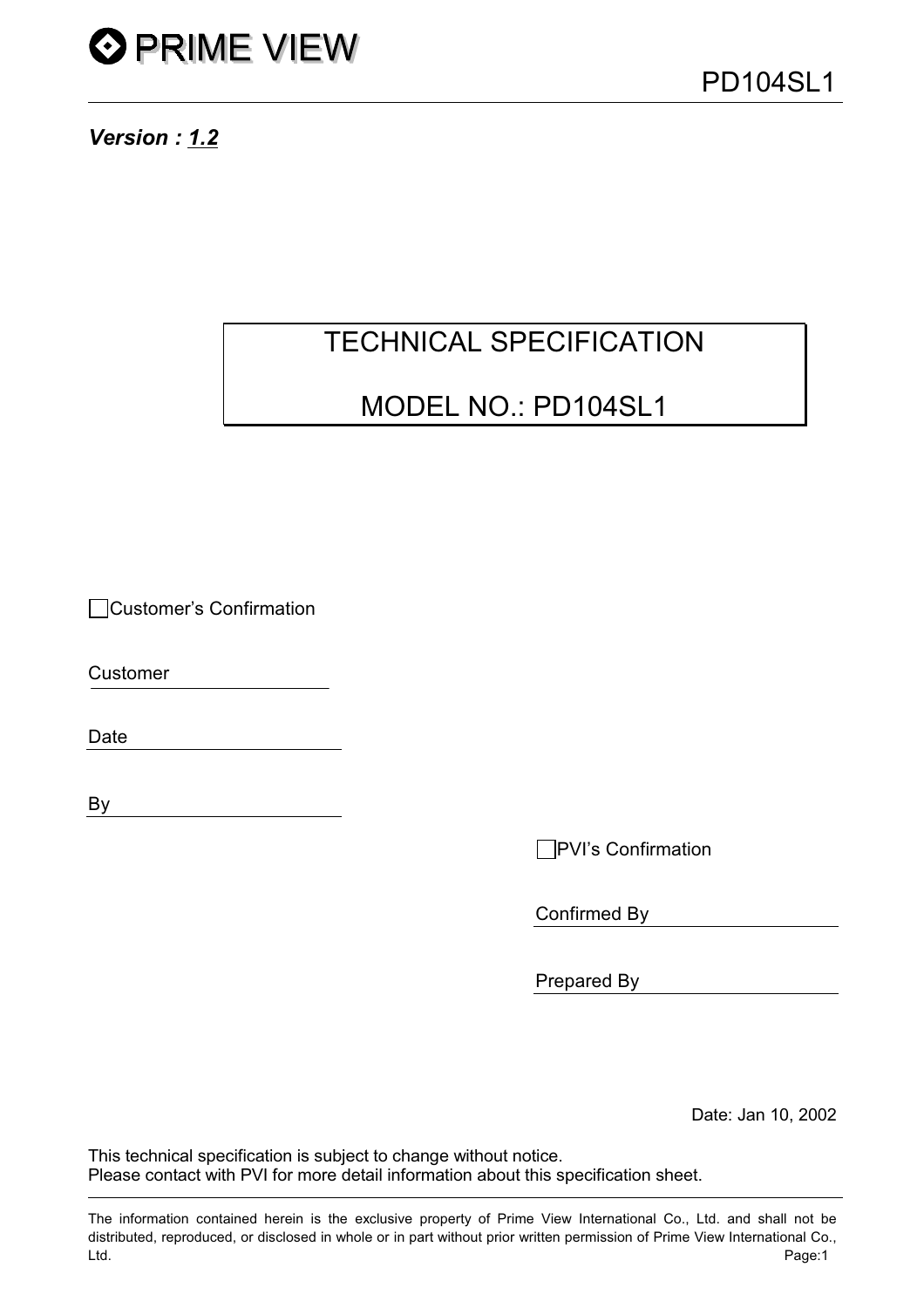

# TECHNICAL SPECIFICATION

## **CONTENTS**

| NO.            | <b>ITEM</b>                       | <b>PAGE</b>             |
|----------------|-----------------------------------|-------------------------|
|                | Cover                             |                         |
|                | Contents                          | $\overline{\mathbf{c}}$ |
| 1              | Application                       | 3                       |
| $\overline{2}$ | <b>Features</b>                   | 3                       |
| 3              | <b>Mechanical Specifications</b>  | 3                       |
| 4              | Mechanical Drawing of TFT-LCD     | 4                       |
|                | module                            |                         |
| 5              | Input / Output Terminals          | 5                       |
| 6              | <b>Absolute Maximum Ratings</b>   | $\overline{7}$          |
| 7              | <b>Electrical Characteristics</b> |                         |
| 8              | Power On Sequence                 | 13                      |
| 9              | <b>Optical Characteristics</b>    | 14                      |
| 10             | <b>Handling Cautions</b>          | 17                      |
| 11             | <b>Reliability Test</b>           | 18                      |
| 12             | <b>Block Diagram</b>              | 19                      |
| 13             | Packing                           | 20                      |
|                | <b>Revision History</b>           | 21                      |

The information contained herein is the exclusive property of Prime View International Co., Ltd. and shall not be distributed, reproduced, or disclosed in whole or in part without prior written permission of Prime View International Co., Page:2 Ltd.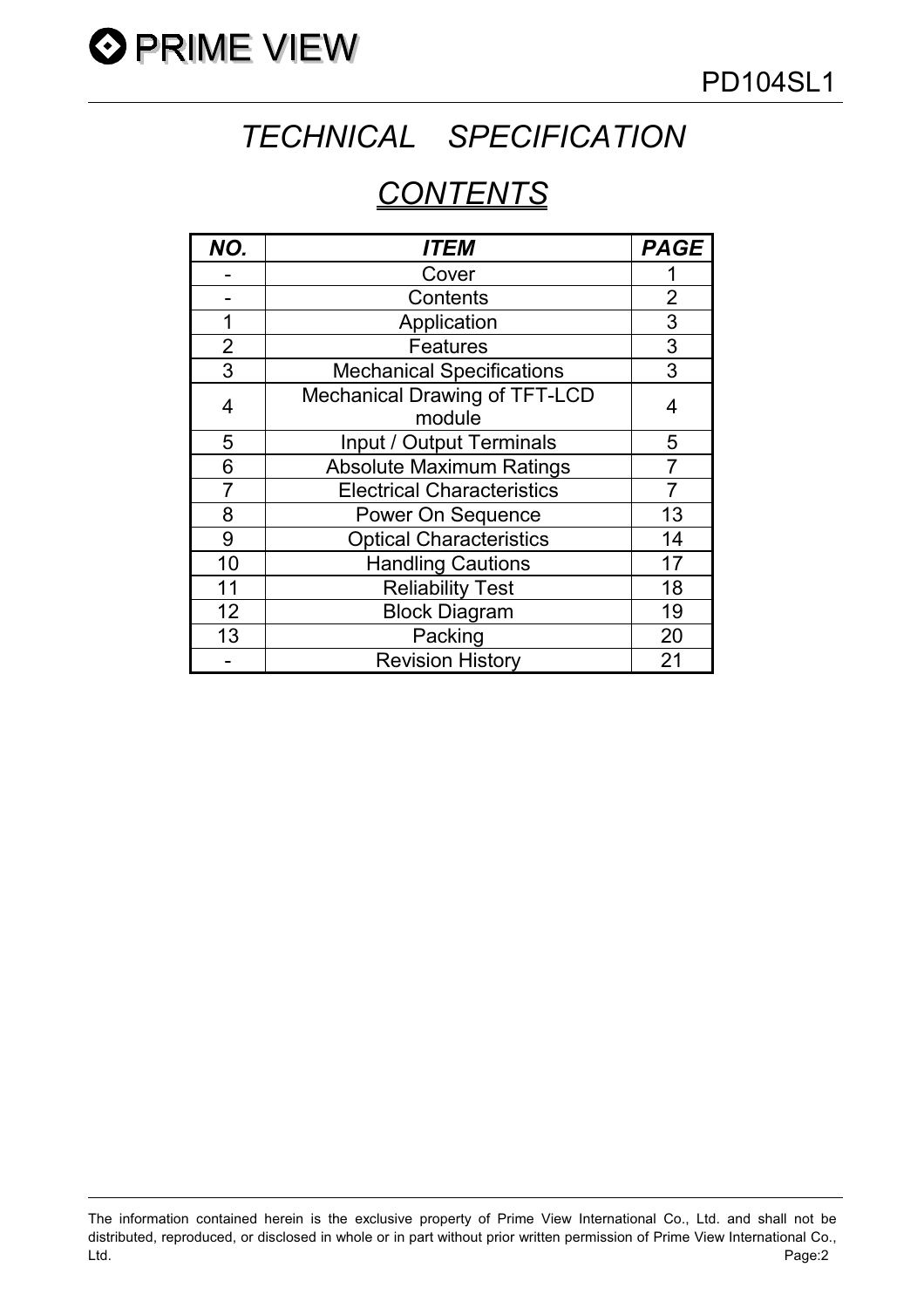**O PRIME VIEW** 

### 1. Application

This data sheet applies to a color TFT LCD module, PD104SL1.

PD104SL1 module applies to notebook PC, sub-note-book PC and other OA product, which require

high quality flat panel display. This module is not designed for aerospace, avionics, medical, F/A,

### transportation, car or any other products, which require extreme level of reliability.

Prime View assume no responsibility for any damage resulting from the use of the device which dose

not comply with the instructions and the precautions in these specification sheet.

### 2. Features

- . Amorphous silicon TFT LCD panel with back-light unit
- . Pixel in stripe configuration
- . Slim and compact, designed for O/A application
- . Display Colors: 262,144 colors
- . Optimum Viewing Direction : 6 o'clock
- . 3.3V LVDS interface standard : DS90CF364 as receiver
- . +3.3V DC supply voltage for TFT LCD panel driving
- . Backlight driving DC/AC inverter not included in this module

### 3. Mechanical Specifications

| <b>Parameter</b>           | <b>Specifications</b>                  | <b>Unit</b> |
|----------------------------|----------------------------------------|-------------|
| <b>Screen Size</b>         | 26.4 (diagonal)                        | cm          |
|                            | 10.4 (diagonal)                        | inch        |
| <b>Display Format</b>      | 800x (R, G, B) × 600                   | dot         |
| <b>Display Colors</b>      | 262,144                                |             |
| <b>Active Area</b>         | $211.2(H)x$ 158.4 (V)                  | mm          |
| <b>Pixel Pitch</b>         | $0.264$ (H) $\times$ 0.264 (V)         | mm          |
| <b>Pixel Configuration</b> | <b>Stripe</b>                          |             |
| <b>Outline Dimension</b>   | 238.6 (w) × 171.0 (H) × 6.0 (max.) (D) | mm          |
| Weight                     | 310 (typ.), 320 (max.)                 | g           |
| <b>Back-light</b>          | Single CCFL, side-light type           |             |
| Surface treatment          | Anti-glare and hard-coating            |             |
| Display mode               | Normally white                         |             |

The information contained herein is the exclusive property of Prime View International Co., Ltd. and shall not be distributed, reproduced, or disclosed in whole or in part without prior written permission of Prime View International Co., Ltd. Page:3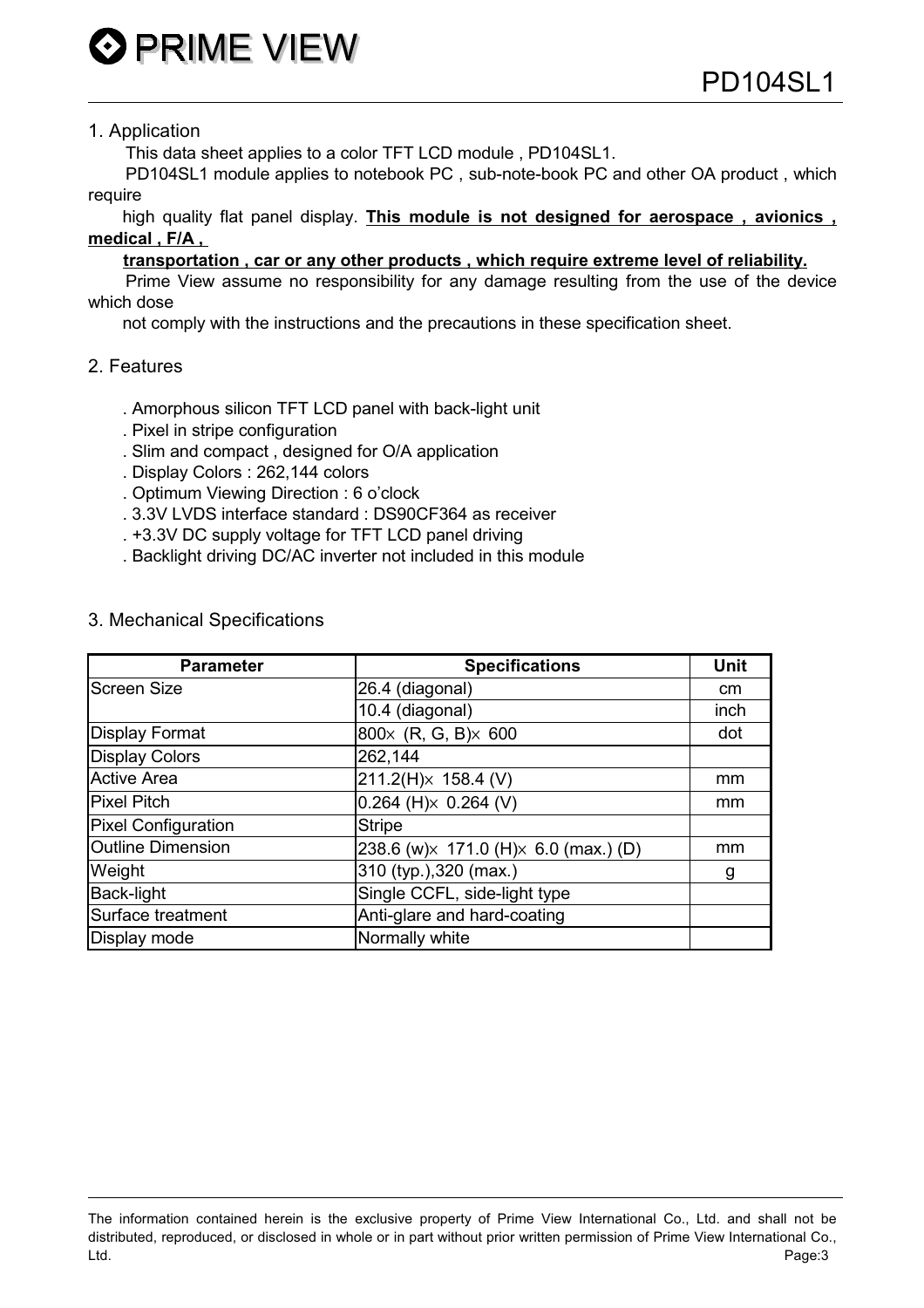**PD104SL1** 

4. Mechanical Drawing of TFT-LCD Module



The information contained herein is the exclusive property of Prime View International Co., Ltd. and shall not be distributed, reproduced, or disclosed in whole or in part without prior written permission of Prime View International Co., Page:4 Ltd.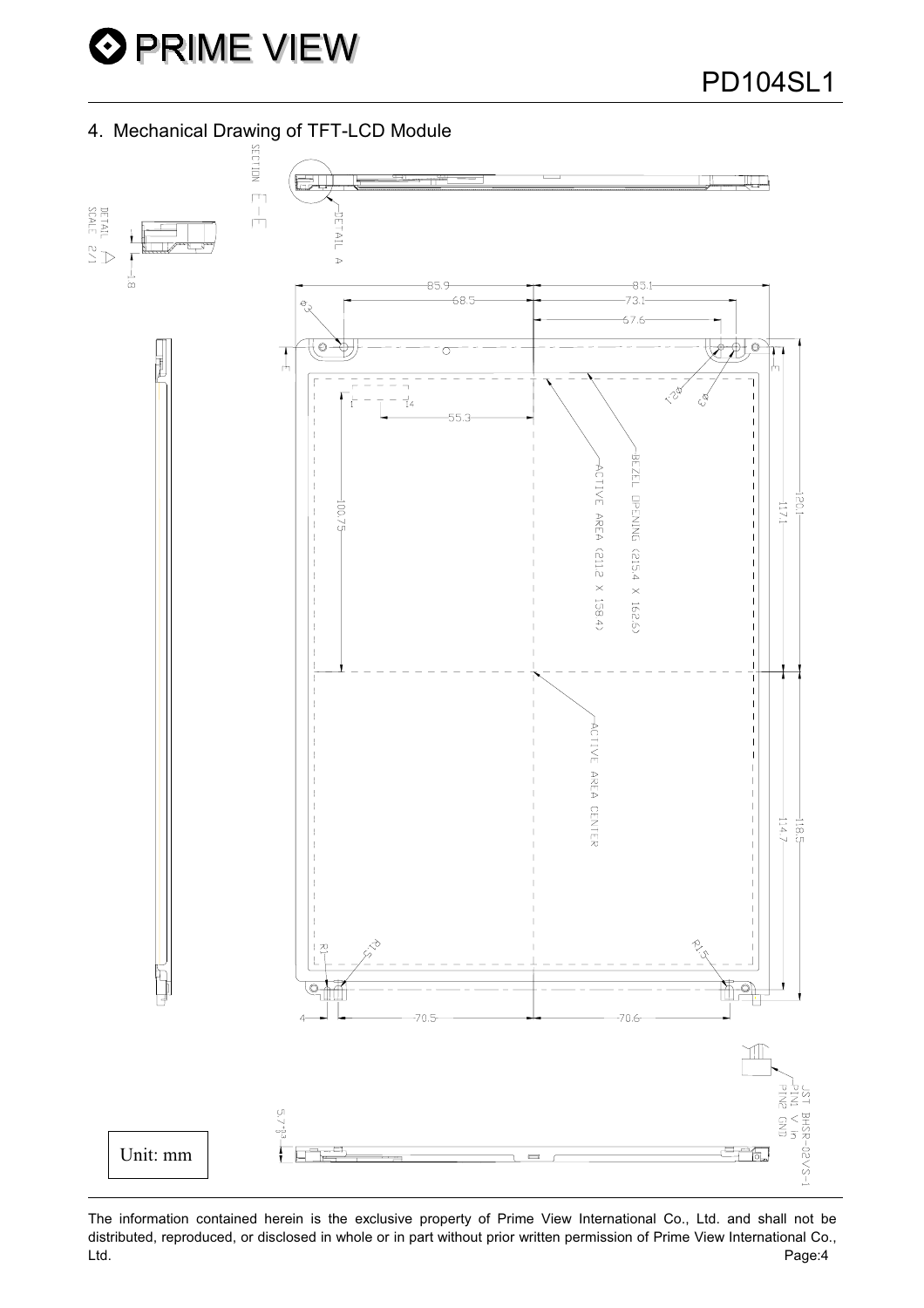### 5. Input Terminals

5-1) TFT-LCD Panel Driving Connector type: Molex 55177-1491

| Pin No.        | <b>Symbol</b> | <b>Function</b>                             | <b>Remark</b> |
|----------------|---------------|---------------------------------------------|---------------|
|                | <b>VDD</b>    | Power supply: +3.3V                         |               |
| $\overline{2}$ | VDD.          | Power supply: +3.3V                         |               |
| 3              | <b>GND</b>    |                                             |               |
| 4              | <b>GND</b>    |                                             |               |
| 5              | $INO-$        | Pixel data Transmission pair 0 (negative -) |               |
| 6              | $INO+$        | Pixel data Transmission pair 0 (positive +) |               |
| 7              | $IN1-$        | Pixel data Transmission pair 1 (negative -) |               |
| 8              | $IN1+$        | Pixel data Transmission pair 1 (positive +) |               |
| 9              | $IN2-$        | Pixel data Transmission pair 2 (negative -) |               |
| 10             | $IN2+$        | Pixel data Transmission pair 2 (positive +) |               |
| 11             | CLK-          | Sampling Clock (negative -)                 |               |
| 12             | $CLK+$        | Sampling Clock (positive +)                 |               |
| 13             | <b>GND</b>    |                                             |               |
| 14             | <b>GND</b>    |                                             |               |

Recommended Transmitter (DS90C\*363 of National Semiconductor) to PD104SL1 interface Assignment:

| Input terminal<br>of DS 90C*363 |                |                | Graphic controller output signal | Output signal<br>symbol | To PD104SL1<br>interface<br>terminal(Symbol) |
|---------------------------------|----------------|----------------|----------------------------------|-------------------------|----------------------------------------------|
| Symbol                          | No.            | Symbol         | Function                         |                         |                                              |
| TIN <sub>0</sub>                | 44             | R <sub>0</sub> | Red pixel data (LSB)             |                         |                                              |
| TIN1                            | 45             | R <sub>1</sub> | Red pixel data                   |                         |                                              |
| TIN <sub>2</sub>                | 47             | R <sub>2</sub> | Red pixel data                   | Tout <sub>0</sub> -     | $-$ No.5 : INO-                              |
| TIN <sub>3</sub>                | 48             | R <sub>3</sub> | Red pixel data                   |                         |                                              |
| TIN4                            | 1              | R <sub>4</sub> | Red pixel data                   | Tout $0+$               | No.6 : IN0+                                  |
| TIN <sub>5</sub>                | 3              | R <sub>5</sub> | Red pixel data(MSB)              |                         |                                              |
| TIN <sub>6</sub>                | $\overline{4}$ | G <sub>0</sub> | Green pixel data (LSB)           |                         |                                              |
| TIN7                            | 6              | G <sub>1</sub> | Green pixel data                 |                         |                                              |
| TIN <sub>8</sub>                | $\overline{7}$ | G <sub>2</sub> | Green pixel data                 |                         |                                              |
| TIN <sub>9</sub>                | 9              | G <sub>3</sub> | Green pixel data                 | Tout1- $-$              | $-$ No.7 : IN1-                              |
| <b>TIN10</b>                    | 10             | G4             | Green pixel data                 |                         |                                              |
| <b>TIN11</b>                    | 12             | G5             | Green pixel data(MSB)            | Tout $1+$               | -No.8 : IN1+                                 |
| <b>TIN12</b>                    | 13             | B <sub>0</sub> | Blue pixel data(LSB)             |                         |                                              |
| <b>TIN13</b>                    | 15             | <b>B1</b>      | Blue pixel data                  |                         |                                              |
| <b>TIN14</b>                    | 16             | <b>B2</b>      | Blue pixel data                  |                         |                                              |
| <b>TIN15</b>                    | 18             | B <sub>3</sub> | Blue pixel data                  |                         |                                              |
| <b>TIN16</b>                    | 19             | <b>B4</b>      | Blue pixel data                  | Tout $2-$               | - No.9 : IN2-                                |
| <b>TIN17</b>                    | 20             | B <sub>5</sub> | Blue pixel data(MSB)             |                         |                                              |
| <b>TIN18</b>                    | 22             | <b>NC</b>      | No connection                    | Tout $2+ -$             | $-NO.10: IN2+$                               |
| <b>TIN19</b>                    | 23             | <b>NC</b>      | No connection                    |                         |                                              |
| <b>TIN20</b>                    | 25             | <b>ENAB</b>    | Compound Synchronization signal  |                         |                                              |
| CLK in                          | 26             | <b>NCLK</b>    | Data sampling clock              | <b>TCLK out-</b>        | No.11 : CLK IN-                              |
|                                 |                |                |                                  | TCLK out+               | No.12 : CLK IN+                              |

The information contained herein is the exclusive property of Prime View International Co., Ltd. and shall not be distributed, reproduced, or disclosed in whole or in part without prior written permission of Prime View International Co., Page:5 Ltd.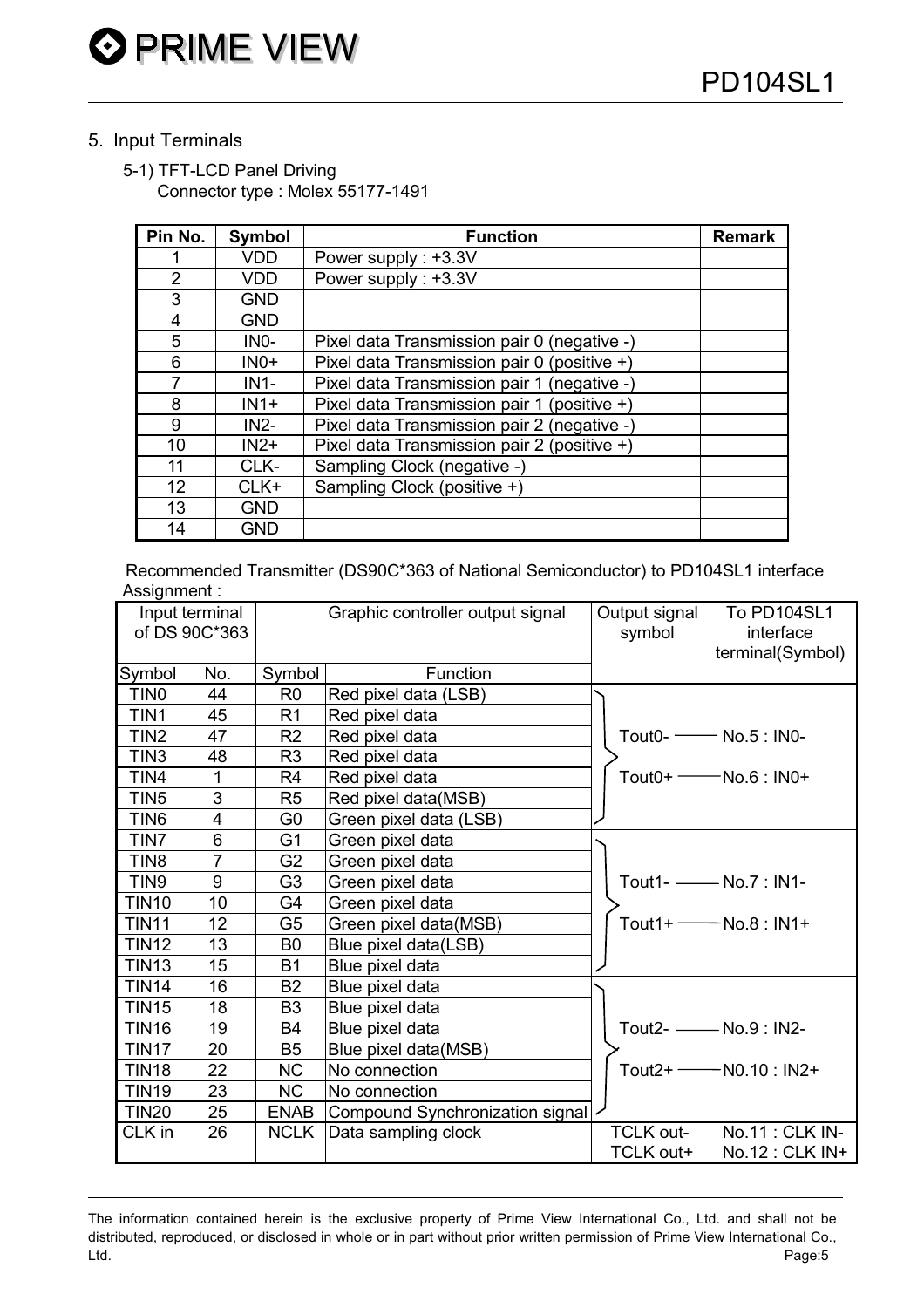Data stream of IN0-/+, IN1-/+ and IN2-/+ for PD104SL1



LVDS Interface Block Diagram



### 5-2) Backlight driving

Connector type: "BHR-02VS-1" of Japan Solderless Terminal MFG Co. LTD

| PIN NO. | Symbol | <b>Description</b>  | <b>Remark</b> |
|---------|--------|---------------------|---------------|
|         |        | Input Voltage(High) |               |
|         |        | Input Voltage(Low)  |               |

The information contained herein is the exclusive property of Prime View International Co., Ltd. and shall not be distributed, reproduced, or disclosed in whole or in part without prior written permission of Prime View International Co., Ltd. Page:6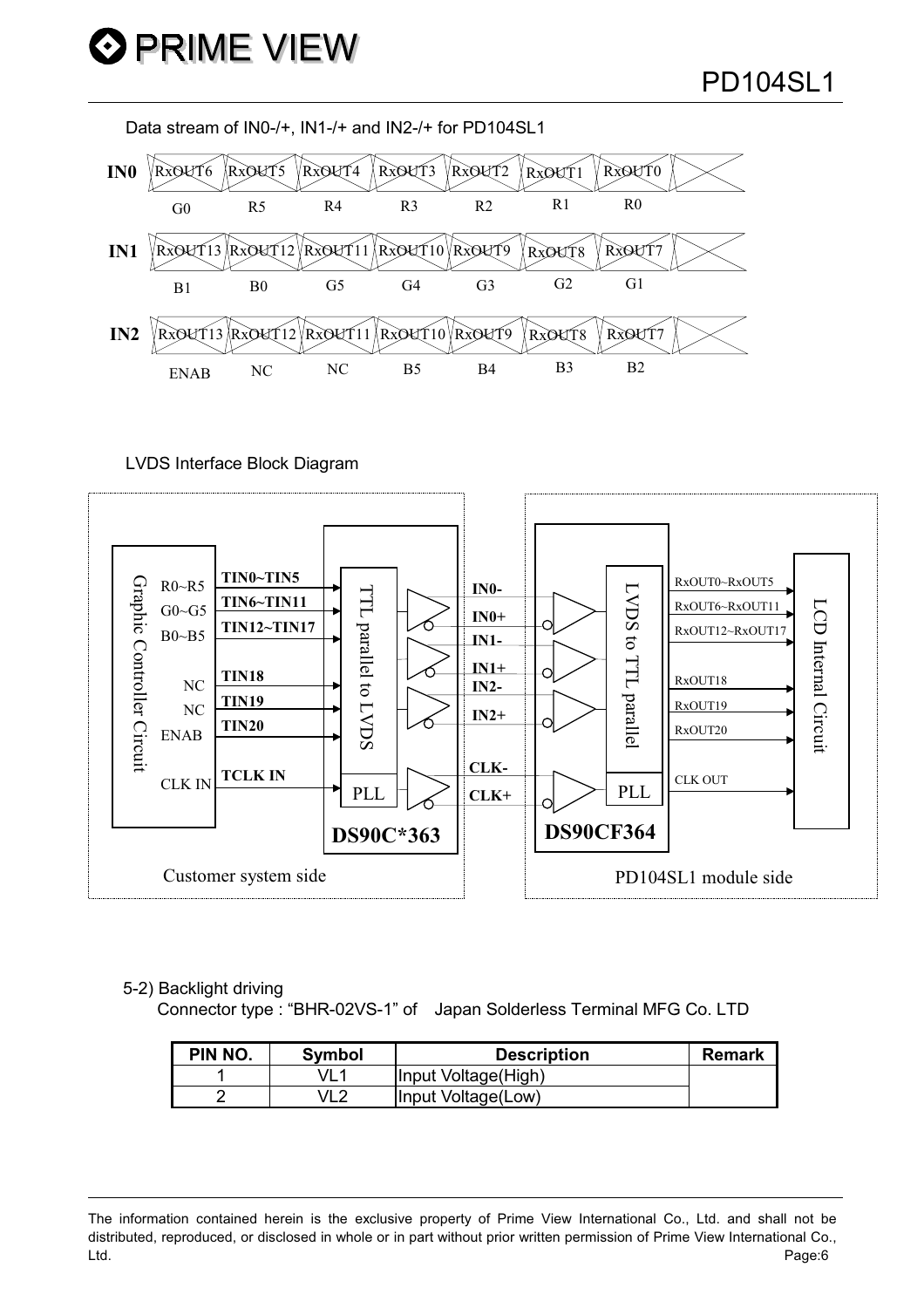**O PRIME VIEW** 

## **PD104SL1**

### 6. Absolute Maximum Ratings:

|                                    |                             |        |           |            | $UU-UV, IZ-U$ |
|------------------------------------|-----------------------------|--------|-----------|------------|---------------|
| <b>Parameters</b>                  | <b>Symbol</b>               | MIN.   | MAX.      | Unit       | <b>Remark</b> |
| <b>Supply Voltage</b>              | VDD                         | $-0.3$ | $+4.0$    |            |               |
| Input Signals Voltage              | $V_{\sf IN}$                | $-0.3$ | $VDD+0.3$ |            | Note 6-1      |
| <b>Backlight Driving Voltage</b>   | Vı                          |        | 2000      |            |               |
| <b>Backlight Driving Frequency</b> | F,                          |        | 100       | <b>KHz</b> |               |
| Storage Temperature                | ${\sf T}_{\tt ST}$          | $-20$  | $+70$     | °C         |               |
| <b>Operating Temperature</b>       | ${\mathsf T}_{\textsf{OP}}$ |        | $+60$     | °C         |               |

Note 6-1 : LVDS signal

### 7. Electrical Characteristics

### 7-1) Recommended Operating Conditions:

### $25^{\circ}C$ Item Symbol Min. Typ. Max. Unit Remark **VDD**  $\overline{3.0}$ **Supply Voltage**  $3.3$ 3.6  $\vee$ **Current Dissipation** 350 450 mA **Note 7-1**  $I_{DD}$  $\blacksquare$ Note  $7-2$ LVDS Differential input high threshold **VTH**  $\overline{a}$  $\overline{a}$ 100 mV LVDS Differential input low threshold  $-100$  $\overline{a}$ V<sub>TI</sub>  $\mathbf{r}$  $2.0$  $4.0$  $6.0$ 4mA: 140 cd/m2 **Lamp Current**  $I_{FL}$ m<sub>A</sub> Note 7-3 Note 7-5 Lamp Voltage  $V_{L}$ 500 550 600 **Vrms**  $I<sub>FI</sub> = 5mA$ Note 7-3 1200 Lamp Initial Voltage  $V_{\texttt{SFL}}$  $\Box$  $\overline{\phantom{a}}$ **Vrms** at Ta=25°C 1000 at Ta= $0^{\circ}$ C **Lamp Driving Frequency**  $F_L$ 45 **KHz**  $\mathbf{u}$  $\mathbf{r}$ Note  $7-4$ Total power consumption (at  $I_F = 4mA$ )  $3.42$  $\overline{W}$  $\overline{a}$  $\overline{a}$ 4.50 (at  $I_{FI}$  =6mA)  $\overline{a}$  $\frac{1}{2}$

Note 7-1 : To test the current dissipation of VDD, using the "color bars" testing pattern shown as below

| 1 | $\overline{2}$ | 3 | $\overline{4}$ | 5 | 6 | 7 | 8 | 1.<br>2. $3.4.5.6.7.8.$ |
|---|----------------|---|----------------|---|---|---|---|-------------------------|
|---|----------------|---|----------------|---|---|---|---|-------------------------|

Idd current dissipation testing pattern

The information contained herein is the exclusive property of Prime View International Co., Ltd. and shall not be distributed, reproduced, or disclosed in whole or in part without prior written permission of Prime View International Co., Ltd. Page:7

| Remark |
|--------|
|--------|

 $CND - QV T = 2E^{\circ}C$ 

 $GND = 0V \cdot Ta =$ 

# White

- Yellow
- Cyan
- Green
- Magenta
- Red
- **Blue**
- **Black**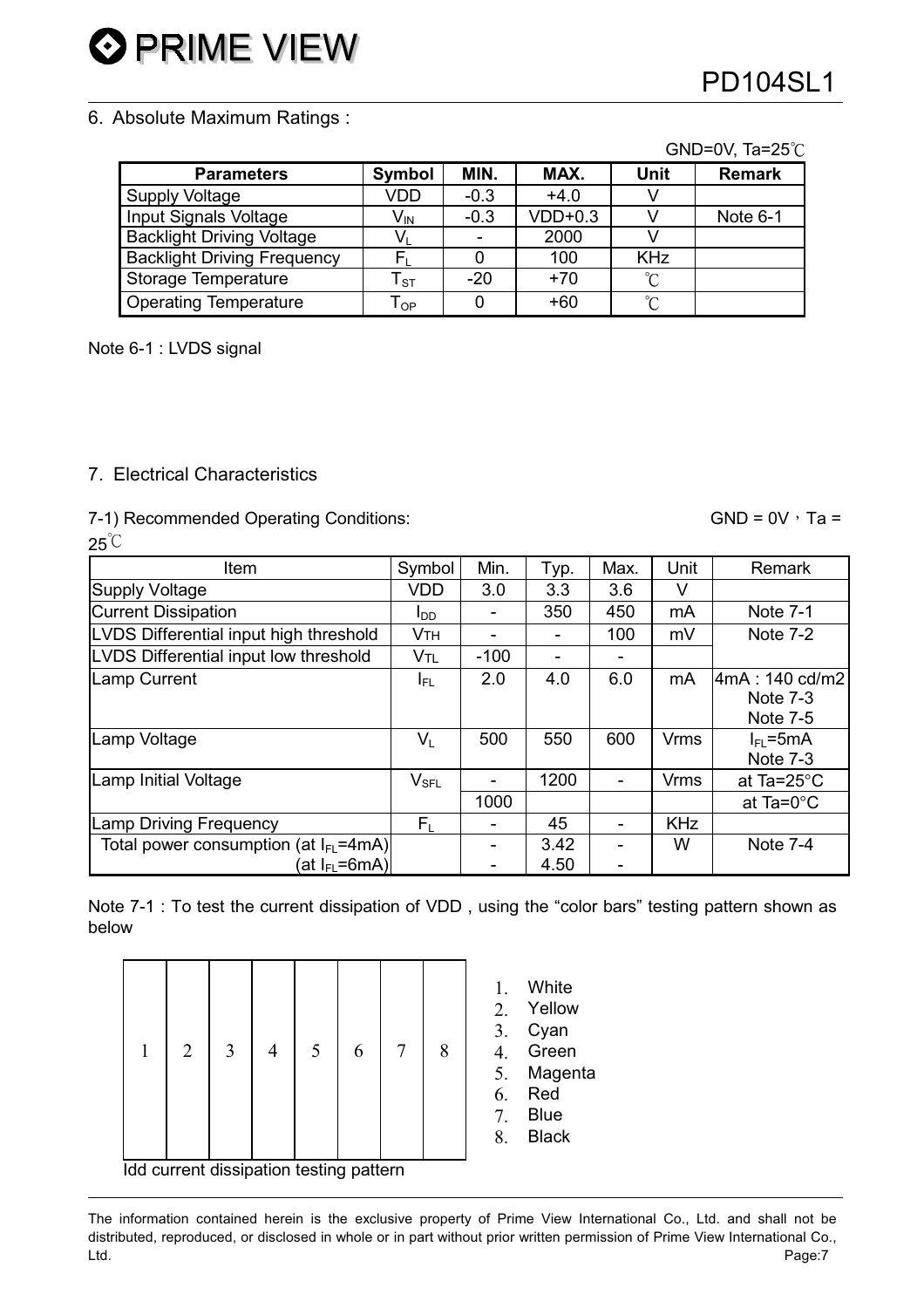Note 7-2 : Please refers to DS90CF364 specification by National Semiconductor Corporation. This LCD

module conforms to LVDS standard.

Note 7-3 : The back-light driving waveform should be as closed to sine-wave as possible

Note 7-4 : Not including the efficiency of backlight DC/AC inverter

Note 7-5 : Lamp current is measured with current meter for high frequency as shown below



Lamp current dissipation testing configuration



(A) Vertical Timing



The information contained herein is the exclusive property of Prime View International Co., Ltd. and shall not be distributed, reproduced, or disclosed in whole or in part without prior written permission of Prime View International Co., Ltd. Page:8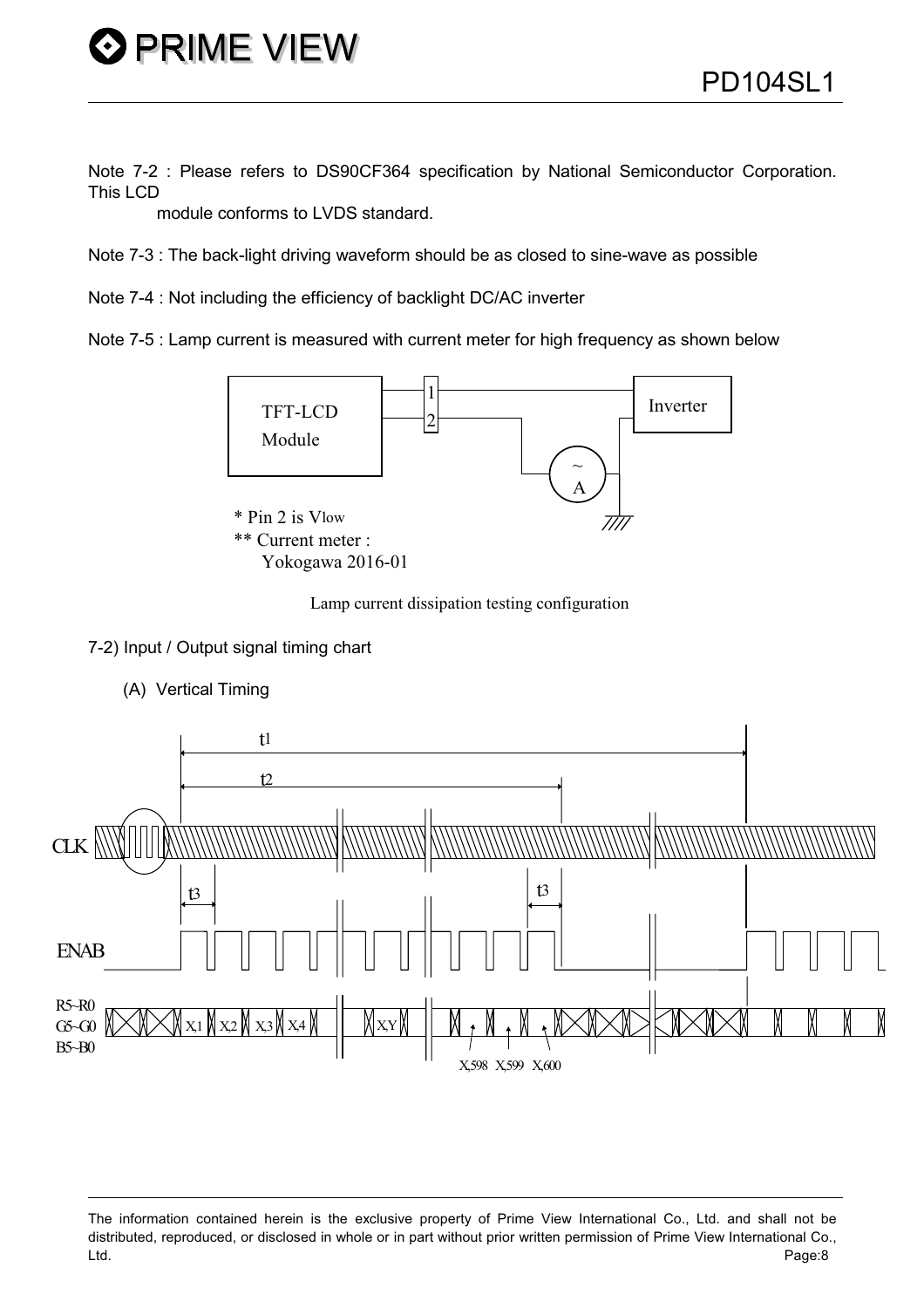(B) Horizontal Timing



The information contained herein is the exclusive property of Prime View International Co., Ltd. and shall not be distributed, reproduced, or disclosed in whole or in part without prior written permission of Prime View International Co., Page:9 Ltd.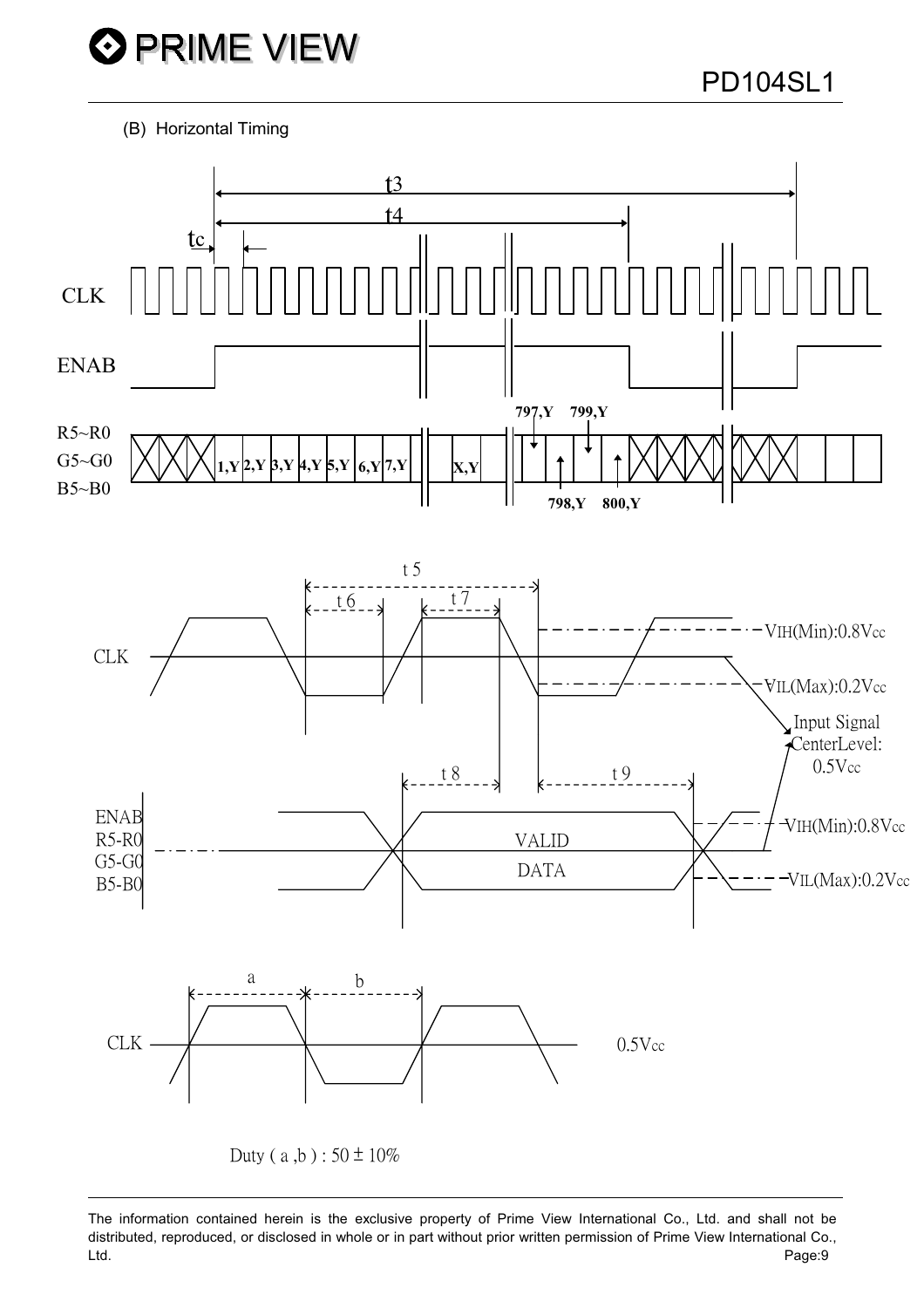### C) Timing Specifications

| <b>Item</b>                    | Symbol | Min.     | Typ.      | Max.      | <b>Unit</b> | <b>Remark</b> |
|--------------------------------|--------|----------|-----------|-----------|-------------|---------------|
| <b>Frame Cycling</b>           | t1     | 604 X t3 | 628X t3   | 660 X t3  |             |               |
|                                |        |          | 16.58     | 17.86     | ms          |               |
| <b>Vertical Display Period</b> | t2     | 600 X t3 | 600 X t3  | 600 X t3  |             |               |
| Horizontal Scanning Time       | t3     | 844 X t5 | 1056 X t5 | 1064 X t5 | ۰           |               |
|                                |        | 26.3     | 26.4      |           | $\mu$ S     |               |
| Horizontal Display Period      | t4     |          | 800 X t5  |           |             |               |
| <b>Clock Cycle</b>             | t5     | 24.0     | 25.0      |           | ns          |               |
| <b>Clock High Level Time</b>   | t6     | 9.0      |           |           | ns          |               |
| <b>Clock Low Level Time</b>    | t7     | 9.0      |           |           | ns          |               |
| Hold time                      | t8     | 4.0      |           |           | ns          |               |
| Set-up time                    | t9     | 5.0      |           |           | ns          |               |

The information contained herein is the exclusive property of Prime View International Co., Ltd. and shall not be distributed, reproduced, or disclosed in whole or in part without prior written permission of Prime View International Co., Ltd. Page:10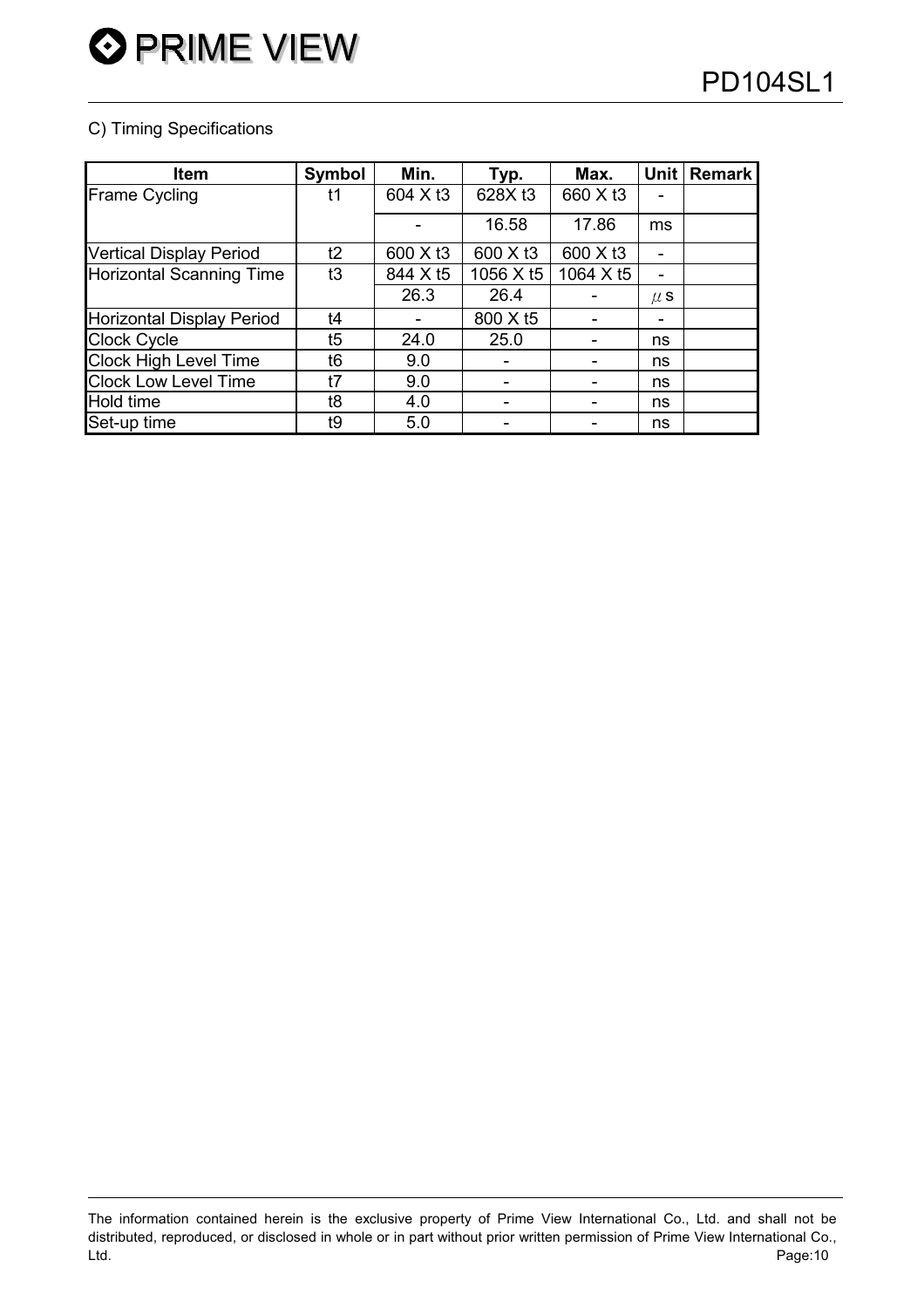### 7-3) Display Color and Gray Scale Reference

|              |                  |                |                  |                  |                |                |                  |                |                |                  | <b>Input Color Data</b> |                  |                |                |                |                |                |                  |                |
|--------------|------------------|----------------|------------------|------------------|----------------|----------------|------------------|----------------|----------------|------------------|-------------------------|------------------|----------------|----------------|----------------|----------------|----------------|------------------|----------------|
|              | Color            |                |                  | Red              |                |                |                  |                |                | Green            |                         |                  |                |                |                |                | <b>Blue</b>    |                  |                |
|              |                  | R5             | R4               | R <sub>3</sub>   | R2 R1          |                | R <sub>0</sub>   |                | G5 G4          |                  | G3 G2 G1                |                  | G <sub>0</sub> | <b>B5</b>      | <b>B4</b>      | <b>B3</b>      | <b>B2</b>      | <b>B1</b>        | <b>B0</b>      |
|              | <b>Black</b>     | $\mathbf 0$    | $\mathbf 0$      | $\mathbf 0$      | $\mathbf 0$    | $\mathbf 0$    | $\mathbf 0$      | $\mathbf 0$    | $\mathbf 0$    | $\mathbf 0$      | $\mathbf 0$             | 0                | 0              | 0              | 0              | 0              | 0              | 0                | 0              |
|              | Red (63)         | $\mathbf{1}$   | $\overline{1}$   | $\mathbf{1}$     | 1              | $\mathbf{1}$   | $\mathbf{1}$     | $\mathbf 0$    | $\overline{0}$ | $\mathbf 0$      | $\overline{0}$          | 0                | $\mathbf 0$    | 0              | 0              | 0              | 0              | $\mathbf 0$      | $\mathbf 0$    |
|              | Green (63)       | $\mathbf 0$    | $\boldsymbol{0}$ | $\boldsymbol{0}$ | $\pmb{0}$      | $\mathbf 0$    | $\overline{0}$   | 1              | $\overline{1}$ | $\overline{1}$   | $\overline{1}$          | 1                | $\overline{1}$ | $\overline{0}$ | 0              | 0              | 0              | 0                | $\overline{0}$ |
| <b>Basic</b> | <b>Blue (63)</b> | $\mathbf 0$    | $\mathbf 0$      | $\mathbf 0$      | $\mathbf 0$    | $\mathbf 0$    | $\boldsymbol{0}$ | $\mathbf 0$    | $\overline{0}$ | $\overline{0}$   | $\overline{0}$          | $\boldsymbol{0}$ | 0              | 1              | 1              | $\mathbf 1$    | 1              | 1                | 1              |
| Colors       | Cyan             | $\mathbf 0$    | $\mathbf 0$      | $\mathbf 0$      | $\mathbf 0$    | $\mathbf 0$    | $\mathbf 0$      | $\mathbf{1}$   | 1              | $\mathbf{1}$     | $\mathbf 1$             | $\mathbf{1}$     | $\mathbf 1$    | 1              | $\overline{1}$ | $\mathbf{1}$   | 1              | $\mathbf{1}$     | 1              |
|              | Magenta          | $\overline{1}$ | 1                | 1                | $\overline{1}$ | $\mathbf{1}$   | $\mathbf{1}$     | $\mathbf 0$    | $\mathbf 0$    | $\mathbf 0$      | $\mathbf 0$             | $\mathbf 0$      | $\overline{0}$ | $\mathbf{1}$   | $\overline{1}$ | $\overline{1}$ | 1              | $\overline{1}$   | 1              |
|              | Yellow           | $\overline{1}$ | 1                | 1                | 1              | 1              | $\overline{1}$   | $\overline{1}$ | 1              | $\mathbf{1}$     | 1                       | $\mathbf{1}$     | 1              | $\overline{0}$ | $\overline{0}$ | $\mathbf 0$    | $\mathbf 0$    | $\overline{0}$   | $\overline{0}$ |
|              | White            | 1              | 1                | 1                | $\overline{1}$ | $\mathbf{1}$   | 1                | $\mathbf{1}$   | $\mathbf{1}$   | $\mathbf 1$      | $\overline{1}$          | $\mathbf 1$      | $\overline{1}$ | $\mathbf 1$    | $\overline{1}$ | $\mathbf{1}$   | $\overline{1}$ | $\overline{1}$   | $\overline{1}$ |
|              | Red (00)         | $\overline{0}$ | $\mathbf 0$      | $\mathbf 0$      | $\mathbf 0$    | $\mathbf 0$    | $\mathbf 0$      | $\mathbf 0$    | 0              | $\mathbf 0$      | $\overline{0}$          | 0                | $\overline{0}$ | 0              | 0              | 0              | 0              | 0                | 0              |
|              | Red (01)         | $\overline{0}$ | $\overline{0}$   | $\mathbf 0$      | $\overline{0}$ | $\mathbf 0$    | $\mathbf{1}$     | $\mathbf 0$    | 0              | $\mathbf 0$      | $\overline{0}$          | 0                | $\overline{0}$ | $\overline{0}$ | $\overline{0}$ | $\mathbf 0$    | 0              | 0                | 0              |
|              | Red (02)         | $\overline{0}$ | $\overline{0}$   | $\overline{0}$   | $\overline{0}$ | $\mathbf{1}$   | 0                | $\overline{0}$ | $\overline{0}$ | $\boldsymbol{0}$ | $\overline{0}$          | $\boldsymbol{0}$ | $\overline{0}$ | 0              | 0              | $\mathbf 0$    | 0              | $\boldsymbol{0}$ | $\overline{0}$ |
|              | Darker           |                |                  |                  |                |                |                  |                |                |                  |                         |                  |                |                |                |                |                |                  |                |
| Red          |                  | ↓              | ↓                | ↓                | ↓              |                |                  | ↓              | ↓              | ↓                | ↓                       | ↓                | ↓              | ↓              | ↓              | ↓              |                | ↓                |                |
|              | <b>Brighter</b>  |                |                  |                  |                |                |                  |                |                |                  |                         |                  |                |                |                |                |                |                  |                |
|              | Red (61)         | 1              | 1                | 1                | 1              | 0              | 1                | 0              | 0              | 0                | 0                       | 0                | 0              | 0              | 0              | 0              | 0              | 0                | 0              |
|              | Red (62)         | 1              | $\mathbf 1$      | 1                | $\mathbf 1$    | $\mathbf 1$    | 0                | $\mathbf 0$    | 0              | 0                | 0                       | 0                | 0              | 0              | 0              | 0              | 0              | 0                | 0              |
|              | Red (63)         | 1              | $\overline{1}$   | $\mathbf{1}$     | $\mathbf 1$    | $\mathbf 1$    | $\mathbf{1}$     | $\mathbf 0$    | 0              | 0                | 0                       | $\mathbf 0$      | 0              | 0              | 0              | 0              | 0              | 0                | 0              |
|              | Green (00)       | 0              | 0                | 0                | 0              | 0              | $\mathbf 0$      | 0              | $\mathbf 0$    | $\mathbf 0$      | $\mathbf 0$             | 0                | 0              | 0              | 0              | $\mathbf 0$    | 0              | $\boldsymbol{0}$ | $\overline{0}$ |
|              | Green (01)       | $\mathbf 0$    | 0                | 0                | 0              | $\overline{0}$ | 0                | 0              | $\mathbf 0$    | $\mathbf 0$      | $\overline{0}$          | 0                | $\mathbf{1}$   | 0              | 0              | 0              | 0              | 0                | 0              |
|              | Green (02)       | 0              | 0                | 0                | $\overline{0}$ | 0              | $\overline{0}$   | $\overline{0}$ | $\overline{0}$ | $\overline{0}$   | $\overline{0}$          | $\mathbf{1}$     | $\overline{0}$ | 0              | 0              | $\mathbf 0$    | 0              | 0                | 0              |
|              | Darker           |                |                  |                  |                |                |                  |                |                |                  |                         |                  |                |                |                |                |                |                  |                |
| Green        |                  | ↓              | ↓                | ↓                |                |                |                  |                |                | ↓                | ↓                       | ↓                | ↓              | ↓              |                |                |                |                  |                |
|              | <b>Brighter</b>  |                |                  |                  |                |                |                  |                |                |                  |                         |                  |                |                |                |                |                |                  |                |
|              | Green (61)       | 0              | 0                | 0                | 0              | 0              | 0                | $\mathbf 1$    | 1              | 1                | 1                       | 0                | $\mathbf 1$    | 0              | 0              | 0              | 0              | 0                | 0              |
|              | Green (62)       | $\mathbf 0$    | $\mathbf 0$      | $\mathbf 0$      | $\mathbf 0$    | 0              | 0                | 1              | $\overline{1}$ | $\overline{1}$   | $\overline{1}$          | 1                | 0              | $\overline{0}$ | 0              | $\overline{0}$ | 0              | $\mathbf 0$      | 0              |
|              | Green (63)       | 0              | $\mathbf 0$      | $\mathbf 0$      | 0              | $\mathbf 0$    | 0                | $\mathbf 1$    | $\mathbf{1}$   | $\mathbf{1}$     | $\mathbf 1$             | 1                | 1              | 0              | 0              | 0              | 0              | 0                | 0              |
|              | <b>Blue (00)</b> | $\mathbf 0$    | $\mathbf 0$      | $\mathbf 0$      | $\mathbf 0$    | $\mathbf 0$    | $\mathbf 0$      | $\mathbf 0$    | $\mathbf 0$    | $\mathbf 0$      | $\mathbf 0$             | $\mathbf 0$      | 0              | 0              | 0              | 0              | 0              | $\mathbf 0$      | $\mathbf 0$    |
|              | <b>Blue (01)</b> | 0              | 0                | 0                | 0              | $\mathbf 0$    | $\mathbf 0$      | $\mathbf 0$    | $\mathbf 0$    | $\mathbf 0$      | $\mathbf 0$             | $\mathbf 0$      | $\mathbf 0$    | 0              | 0              | 0              | $\mathbf 0$    | 0                | 1              |
|              | <b>Blue (02)</b> | 0              | 0                | 0                | 0              | 0              | $\mathbf 0$      | $\mathbf 0$    | $\overline{0}$ | $\mathbf 0$      | $\overline{0}$          | $\mathbf 0$      | $\overline{0}$ | 0              | $\overline{0}$ | $\overline{0}$ | $\overline{0}$ | 1                | $\overline{0}$ |
|              | Darker           |                |                  |                  |                |                |                  |                |                |                  |                         |                  |                |                |                |                |                |                  |                |
| <b>Blue</b>  |                  | ↓              |                  |                  |                |                |                  |                |                | ↓                |                         | ↓                | ↓              | ↓              | ↓              | ↓              | ↓              | ↓                | ↓              |
|              | <b>Brighter</b>  |                |                  |                  |                |                |                  |                |                |                  |                         |                  |                |                |                |                |                |                  |                |
|              | <b>Blue (61)</b> | 0              | 0                | 0                | 0              | 0              | 0                | 0              | 0              | 0                | 0                       | 0                | 0              | 1              | 1              | 1              | 1              | 0                | 1              |
|              | Blue (62)        | 0              | 0                | 0                | 0              | 0              | $\mathbf 0$      | 0              | 0              | $\mathbf 0$      | 0                       | $\mathbf 0$      | 0              | 1              | 1              | $\mathbf 1$    | $\mathbf{1}$   | 1                | 0              |
|              | <b>Blue (63)</b> | 0              | 0                | 0                | 0              | $\mathbf 0$    | 0                | $\mathbf 0$    | $\overline{0}$ | $\mathbf 0$      | 0                       | $\mathbf 0$      | 0              | 1              | 1              | 1              | 1              | 1                | 1              |

The information contained herein is the exclusive property of Prime View International Co., Ltd. and shall not be distributed, reproduced, or disclosed in whole or in part without prior written permission of Prime View International Co., Ltd. Page:11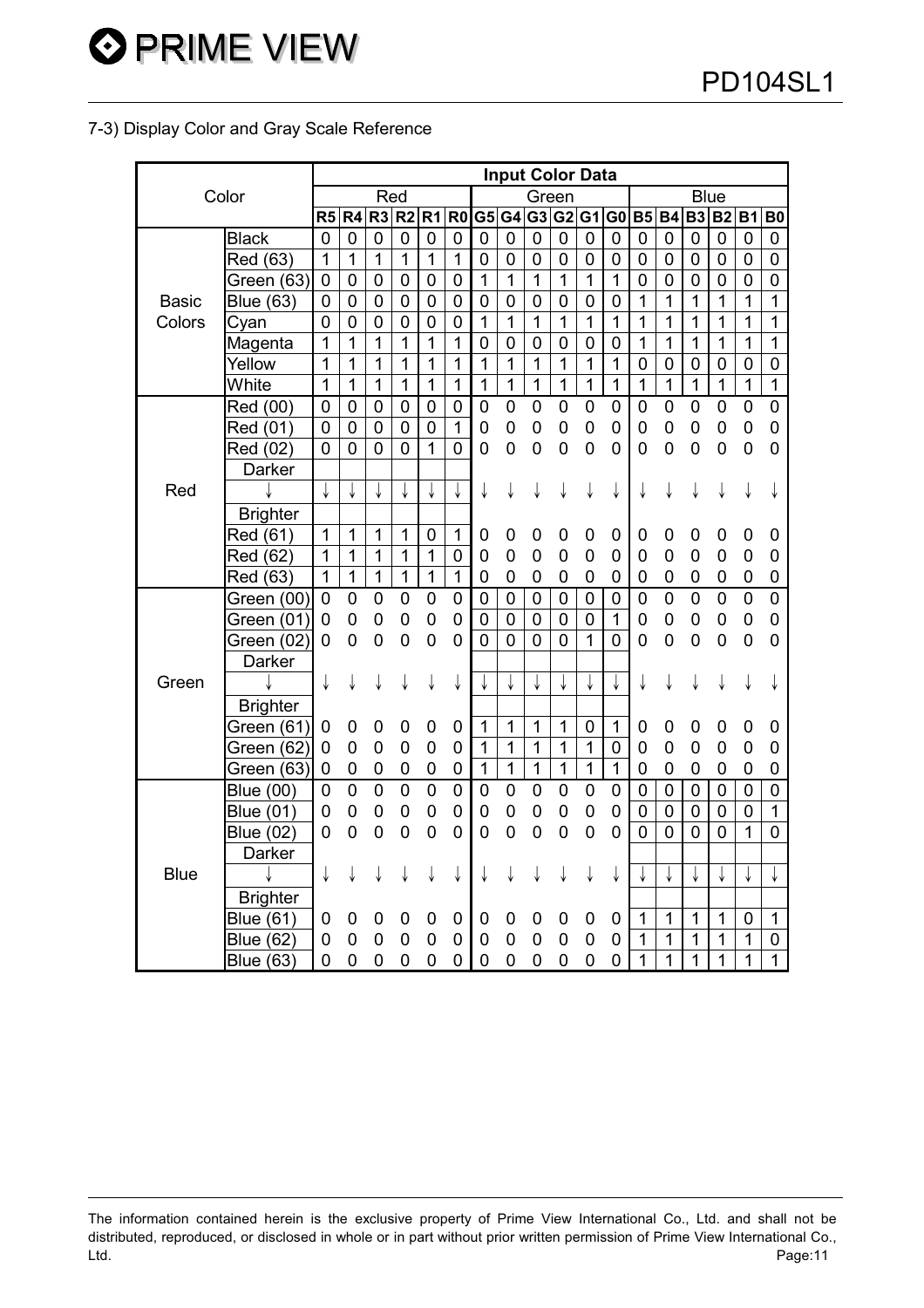

### 7-4) Pixel Arrangement

The LCD module pixel arrangement is the stripe.

| RGBRGBRGB 1st Line<br>RGBRGB 2nd Line<br>$R$ G <sub>B</sub> 3rd Line<br>1 st Pixel<br>1 Pixel = $\boxed{R}$ G B | $R$ G $B$<br>$R$ G $B$<br>GlB<br>800th Pixel |  |
|-----------------------------------------------------------------------------------------------------------------|----------------------------------------------|--|
| 598th Line<br>$R$ G $B$<br>599th Line<br><b>RGBRGB</b><br>600th Line<br>RGBRGBRGB                               | $R$ G $B$<br>GB<br>R<br>$R$ G $B$            |  |

The information contained herein is the exclusive property of Prime View International Co., Ltd. and shall not be distributed, reproduced, or disclosed in whole or in part without prior written permission of Prime View International Co., Page:12 Ltd.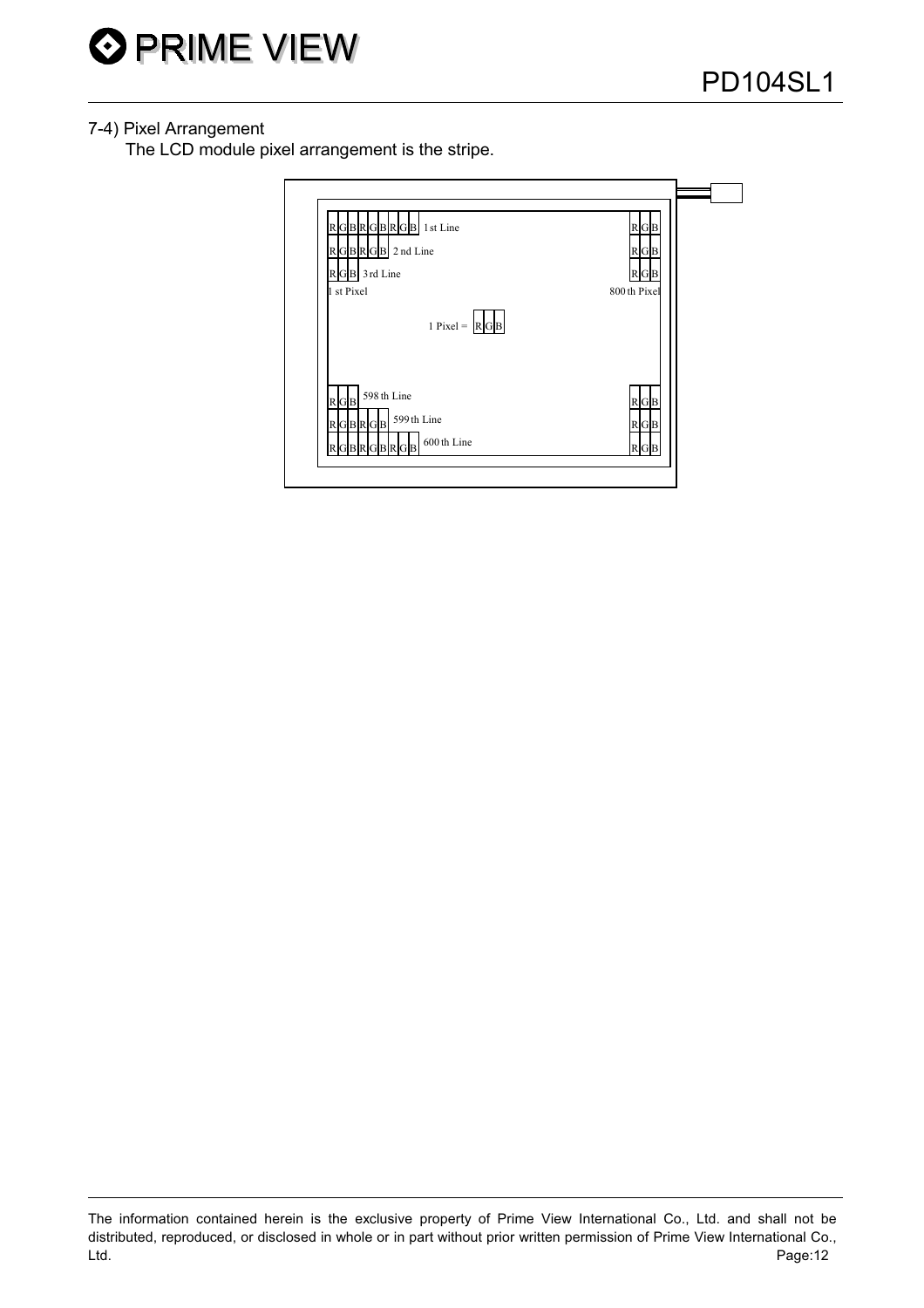

### 8. Power On Sequence



- 1. The supply voltage for input signals should be same as  $V_{\text{CC}}$
- 2. When the power is off, please keep whole signals (Hsync, Vsync, CLK, Data) low level or high impedance

The information contained herein is the exclusive property of Prime View International Co., Ltd. and shall not be distributed, reproduced, or disclosed in whole or in part without prior written permission of Prime View International Co., Ltd. Page:13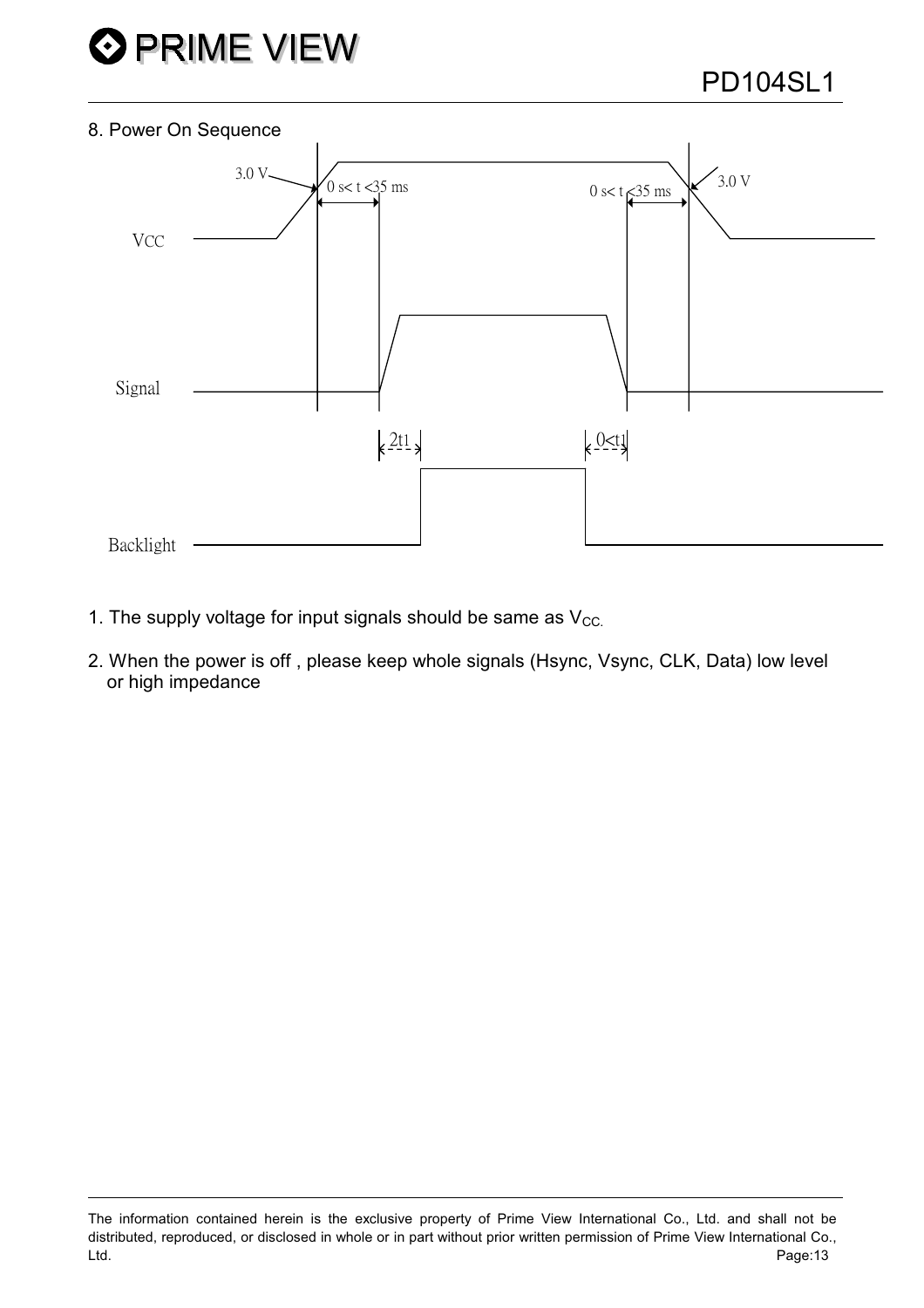### 9. Optical Characteristics

### 9-1) Specification:

|                             |             |                             |                                          |       |       |       |                 | 1a = 25 C               |
|-----------------------------|-------------|-----------------------------|------------------------------------------|-------|-------|-------|-----------------|-------------------------|
| <b>Parameter</b>            |             | Symbol                      | <b>Condition</b>                         | MIN.  | TYP.  | MAX.  | <b>Unit</b>     | <b>Remarks</b>          |
|                             | Horizontal  | $\theta$                    |                                          | ± 35  | ± 45  |       | deg             |                         |
| <b>Viewing Angle</b>        | Vertical    | $\theta$ (to 12<br>o'clock) | $CR \ge 10$                              | 10    | 15    |       | deg             | Note 9-1                |
|                             |             | $\theta$ (to 6<br>o'clock)  |                                          | 25    | 40    |       | deg             |                         |
| <b>Contrast Ratio</b>       |             | <b>CR</b>                   | Optimum<br>direction                     | 100   | 180   |       |                 | Note 9-2                |
|                             | <b>Rise</b> | Tr                          | $\theta = 0^{\circ}$                     |       | 15    | 50    | ms              | Note 9-4                |
| Response time               | Fall        | <b>Tf</b>                   | $\varphi = 0^{\circ}$                    |       | 25    | 50    | ms              |                         |
| Luminance                   |             | L                           | $\theta = 0^{\circ}/\varphi = 0^{\circ}$ | 110   | 140   |       | $\text{cd/m}^2$ | $I_{FL}$ =4mA, Note 9-3 |
| <b>Luminance Uniformity</b> |             | U                           |                                          | 55    | 80    |       | $\%$            | Note 9-5                |
|                             |             | X                           |                                          | 0.280 | 0.330 | 0.380 | -               |                         |
| <b>White Chromaticity</b>   |             | ۷                           |                                          | 0.290 | 0.340 | 0.390 |                 |                         |
| Lamp Life Time              |             |                             |                                          | 10000 |       |       | hr              |                         |
| <b>Cross Talk Ratio</b>     |             | <b>CTK</b>                  |                                          |       |       | 3.5   | $\%$            | Note 9-6                |

5All the optical measurement shall be executed 30 minutes after backlight being turn-on. The optical characteristics shall be measured in dark room (ambient illumination on panel surface less than 1 Lux). The measuring configuration shows as following figure.



Optical characteristics measuring configuration

The information contained herein is the exclusive property of Prime View International Co., Ltd. and shall not be distributed, reproduced, or disclosed in whole or in part without prior written permission of Prime View International Co., Ltd. Page:14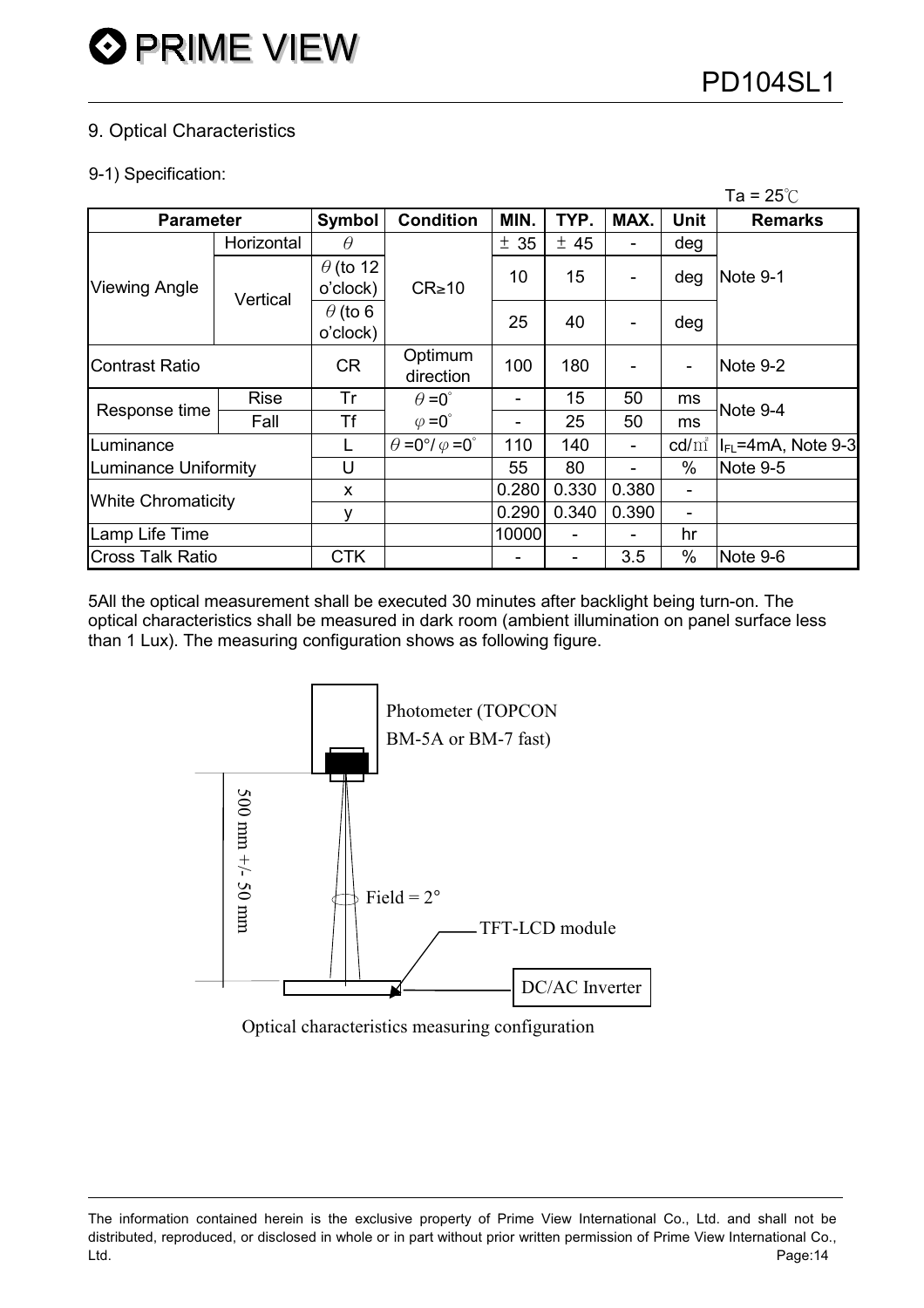Note 9-1 : The definitions of viewing angles are as follows.



| Note 9-2 : The definition of contrast ratio $CR = \frac{2.25 \times 10^{-10}}{10^{-10}}$ | Luminance at gray level 63 |
|------------------------------------------------------------------------------------------|----------------------------|
|                                                                                          | Luminance at gray level 0  |

Note 9-3 : Topcon BM-5A luminance meter 2° field of view is used in the testing (after 30 minutes' operation). The typical luminance value is measured at lamp current 3.0 mA. The max luminance value is measured at lamp current 6.0 mA.

Note 9-4 : Definition of Response Time Tr and Tf:





 $U =$  The Minimum Brightness of the 9 testing Points The Maximum Brightness of the 9 testing Points Luminance meter: BM-5A or BM-7 fast(TOPCON) Measurement distance: 500 mm +/- 50 mm Ambient illumination : < 1 Lux Measuring direction : Perpendicular to the surface of module

The information contained herein is the exclusive property of Prime View International Co., Ltd. and shall not be distributed, reproduced, or disclosed in whole or in part without prior written permission of Prime View International Co., Ltd. Page:15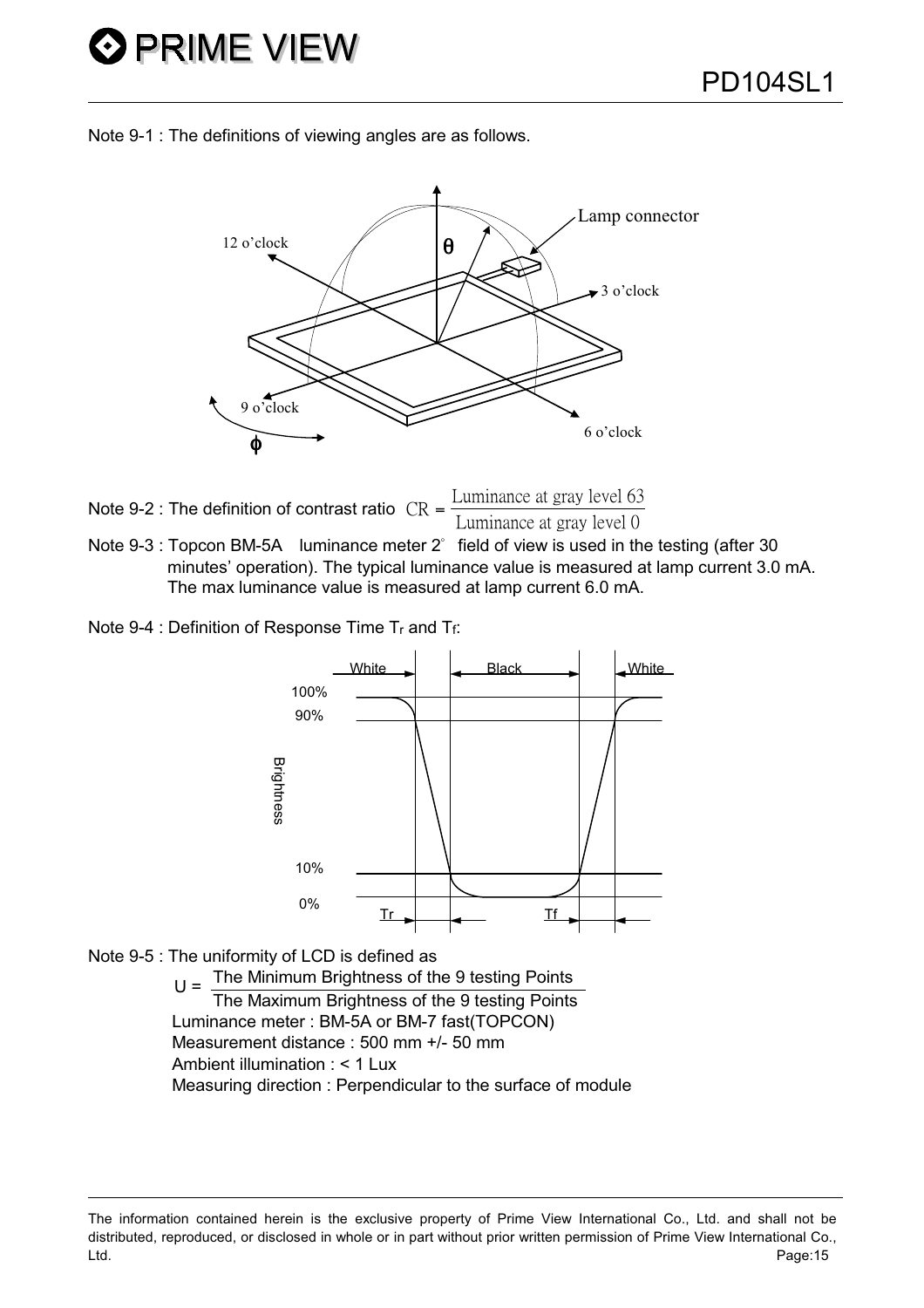The test pattern is white (Gray Level 63).

**O PRIME VIEW** 



Note 9-6 : Cross Talk (CTK) =  $\frac{|YA-YB|}{YA} \times 100\%$ YA: Brightness of Pattern A YB: Brightness of Pattern B Luminance meter: BM 5A (TOPCON) Measurement distance : 500 mm +/- 50 mm Ambient illumination : < 1 Lux Measuring direction : Perpendicular to the surface of module



The information contained herein is the exclusive property of Prime View International Co., Ltd. and shall not be distributed, reproduced, or disclosed in whole or in part without prior written permission of Prime View International Co., Ltd. Page:16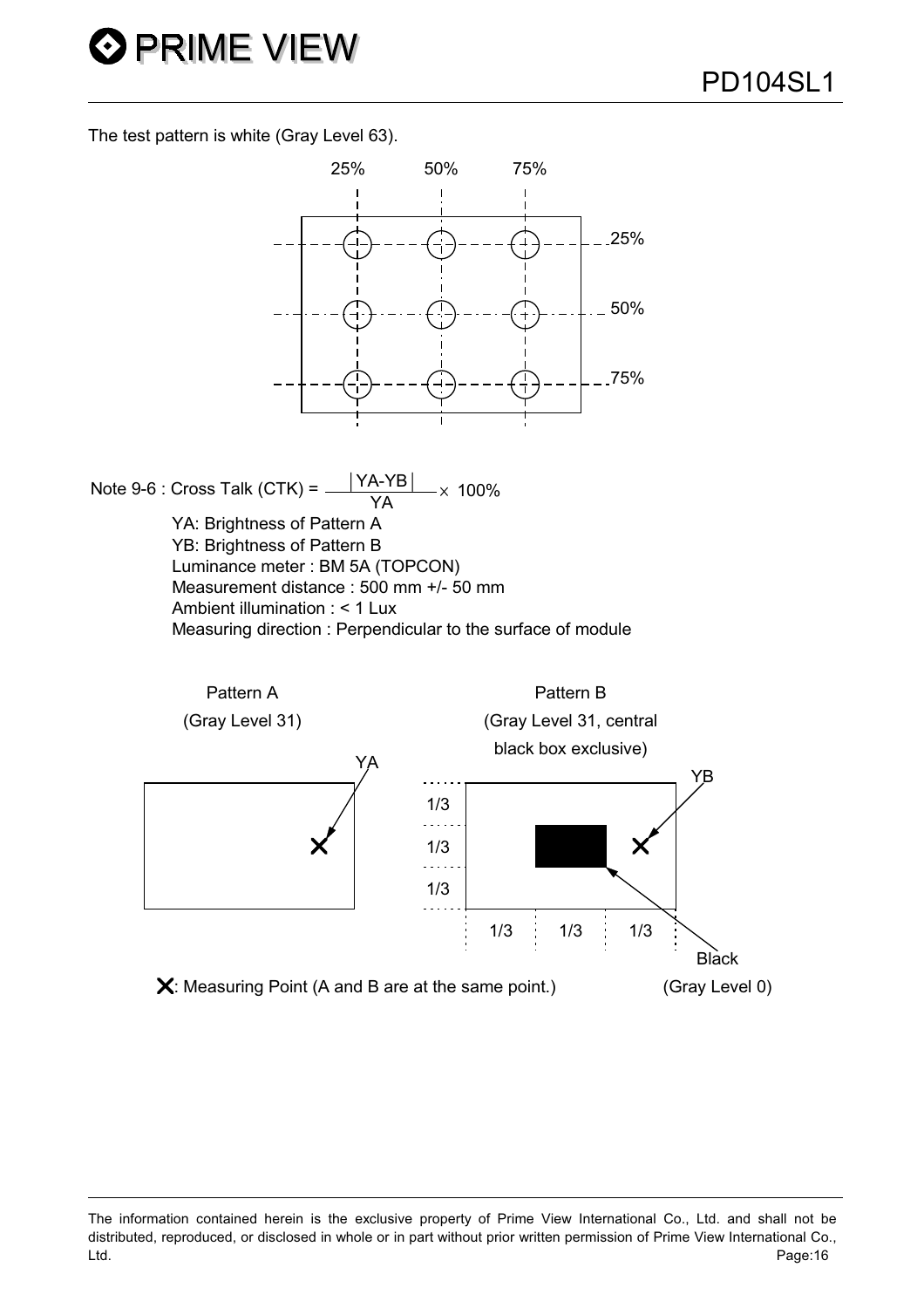### 10. Handling Cautions

- 10-1) Mounting of module
	- a) Please power off the module when you connect the input/output connector.
	- b) Please connect the ground pattern of the inverter circuit surely. If the connection is not perfect, some following problems may happen possibly.
		- 1. The noise from the backlight unit will increase.
		- 2. The output from inverter circuit will be unstable.
		- 3. In some cases a part of module will heat.
	- c) Polarizer which is made of soft material and susceptible to flaw must be handled carefully.
	- d) Protective film (Laminator) is applied on surface to protect it against scratches and dirts. It is recommended to peel off the laminator before use and taking care of static electricity.
- 10-2) Precautions in mounting
	- a) When metal part of the TFT-LCD module (shielding lid and rear case) is soiled, wipe it with soft dry cloth.
	- b) Wipe off water drops or finger grease immediately. Long contact with water may cause discoloration or spots.
	- c) TFT-LCD module uses glass which breaks or cracks easily if dropped or bumped on hard surface. Please handle with care.
	- d) Since CMOS LSI is used in the module. So take care of static electricity and earth vourself when handling.
- 10-3) Adjusting module
	- a) Adjusting volumes on the rear face of the module have been set optimally before shipment.
	- b) Therefore, do not change any adjusted values. If adjusted values are changed, the specifications described may not be satisfied.
- 10-4) Others
	- a) Do not expose the module to direct sunlight or intensive ultraviolet rays for many hours.
	- b) Store the module at a room temperature place.
	- c) The voltage of beginning electric discharge may over the normal voltage because of leakage current from approach conductor by to draw lump read lead line around.
	- d) If LCD panel breaks, it is possibly that the liquid crystal escapes from the panel. Avoid putting it into eyes or mouth. When liquid crystal sticks on hands, clothes or feet. Wash it out immediately with soap.
	- e) Observe all other precautionary requirements in handling general electronic components.
	- f) Please adjust the voltage of common electrode as material of attachment by 1 module.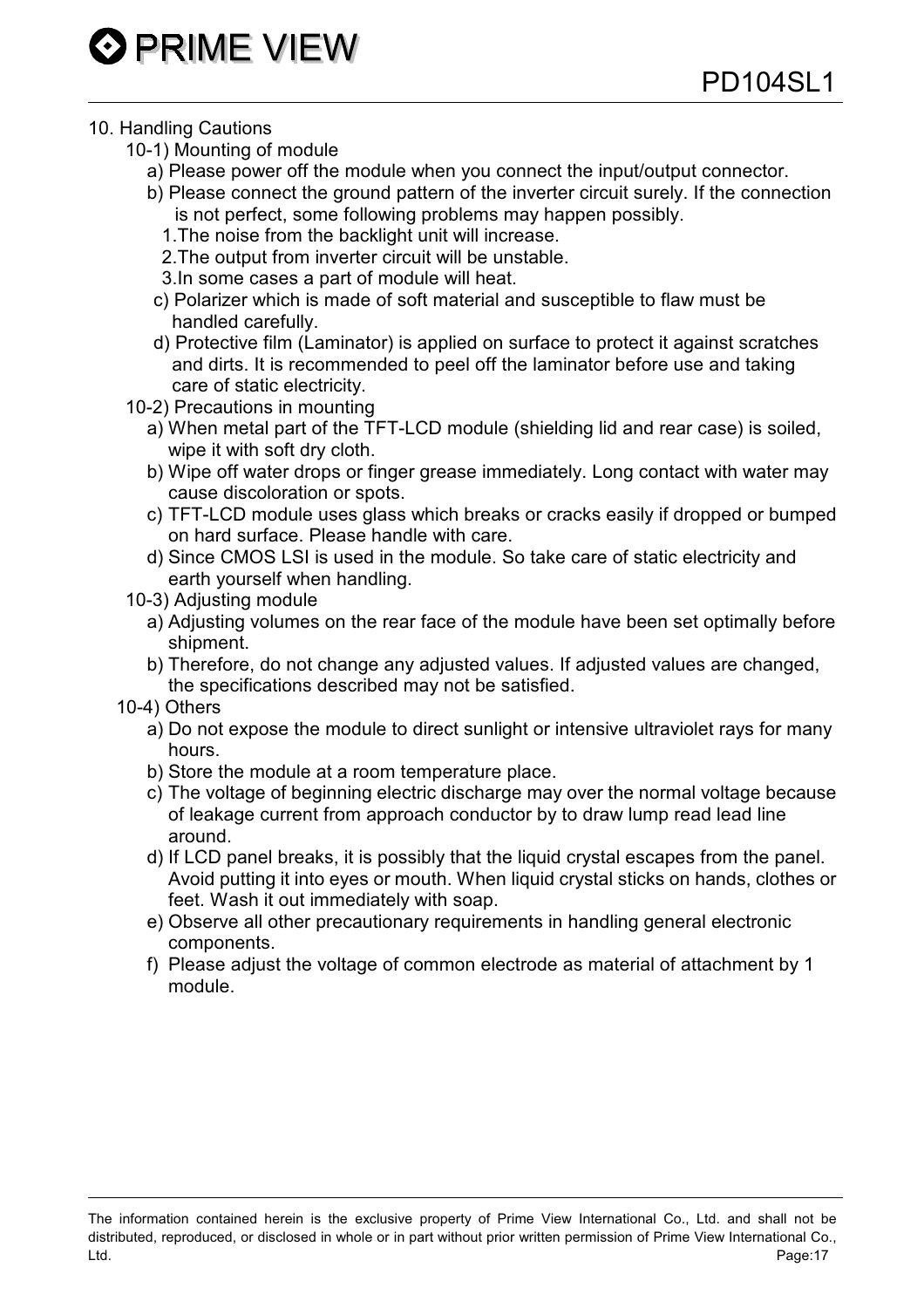### 11. Reliability Test

| <b>No</b>      | <b>Item</b><br>Test                                           | <b>Test Condition</b>                                            | <b>Remark</b> |
|----------------|---------------------------------------------------------------|------------------------------------------------------------------|---------------|
| 1              | <b>High Temperature Storage Test</b>                          | Ta = $+70^{\circ}$ C, 240 hrs                                    |               |
| $\overline{2}$ | Ta = -20 $\degree$ C, 240 hrs<br>Low Temperature Storage Test |                                                                  |               |
| 3              | Ta = $0^{\circ}$ C, 240 hrs<br>Low Temperature Operation Test |                                                                  |               |
| $\overline{4}$ | High Temperature & High Humidity                              | Ta = $+60^{\circ}$ C, 80%RH, 240 hrs                             |               |
|                | <b>Operation Test</b>                                         | (No Condensation)                                                |               |
| 5              | <b>Thermal Cycling Test</b>                                   | l0℃ <del>&lt;&gt;</del> +25℃ <del>&lt;&gt;</del> +60℃, 50 Cycles |               |
|                | (non-operating)                                               | $0.5$ Hr<br>1Hr<br>1Hr.                                          |               |
| 6              | <b>Vibration Test</b><br>(non-operating)                      | Frequency: $10 \sim 57$ H <sub>z</sub> Amplitude: 0.15 mm        |               |
|                |                                                               | 58~500Hz, 1G                                                     |               |
|                |                                                               | Sweep time: 11 min                                               |               |
|                |                                                               | Test Period: 3 hrs (1 hr for each direction of X,                |               |
|                |                                                               | Y, Z                                                             |               |
| 7              | <b>Shock Test</b>                                             | 80G, 6ms, X, Y, Z                                                |               |
|                | (non-operating)                                               | 1 times for each direction                                       |               |

Ta: ambient temperature

[Judgement Criteria]

Under the display quality test conditions with normal operation state, there should be no change which may affect practical display function.

The information contained herein is the exclusive property of Prime View International Co., Ltd. and shall not be distributed, reproduced, or disclosed in whole or in part without prior written permission of Prime View International Co., Page:18 Ltd.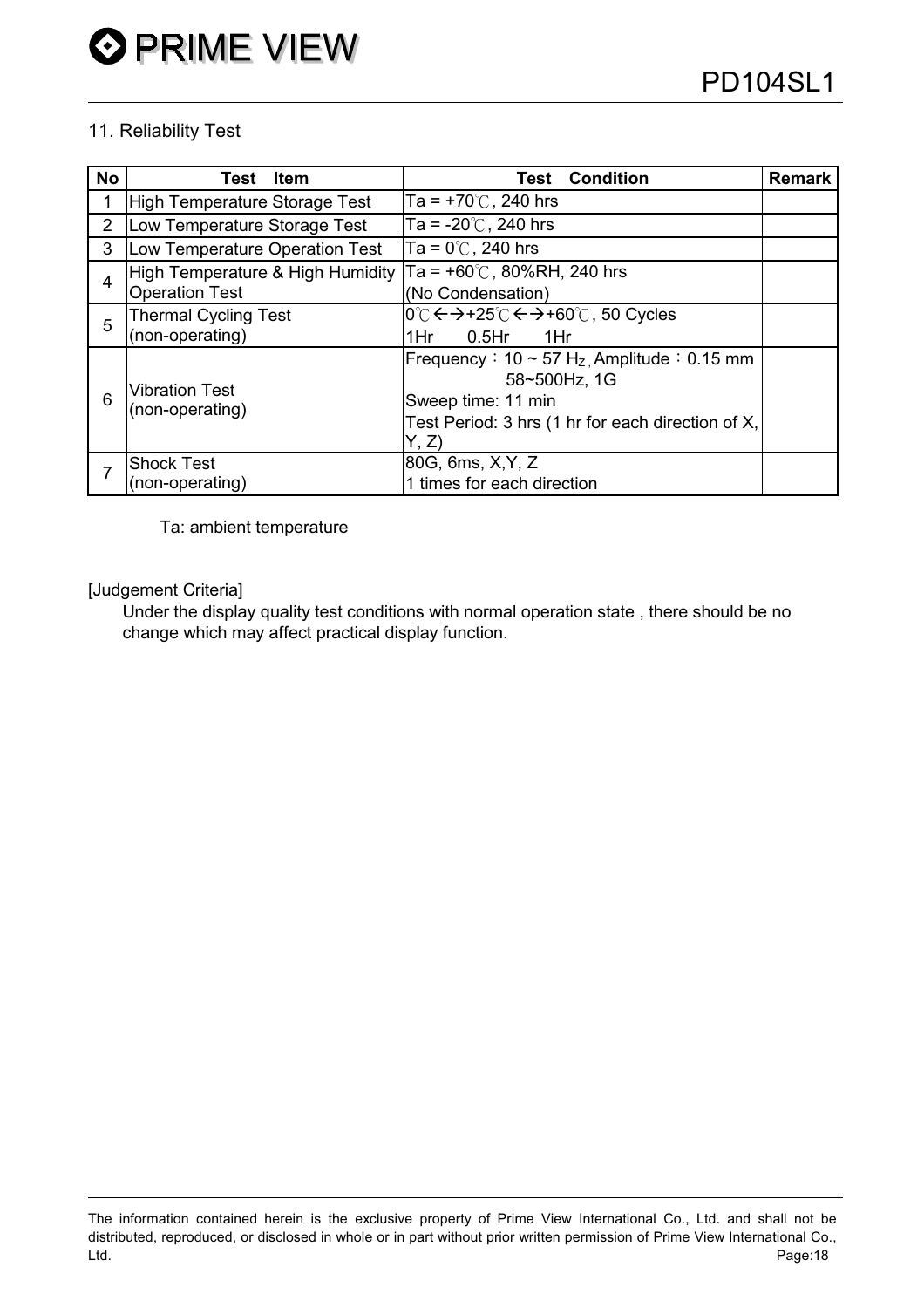### 12. Block Diagram



The information contained herein is the exclusive property of Prime View International Co., Ltd. and shall not be distributed, reproduced, or disclosed in whole or in part without prior written permission of Prime View International Co., Page:19 Ltd.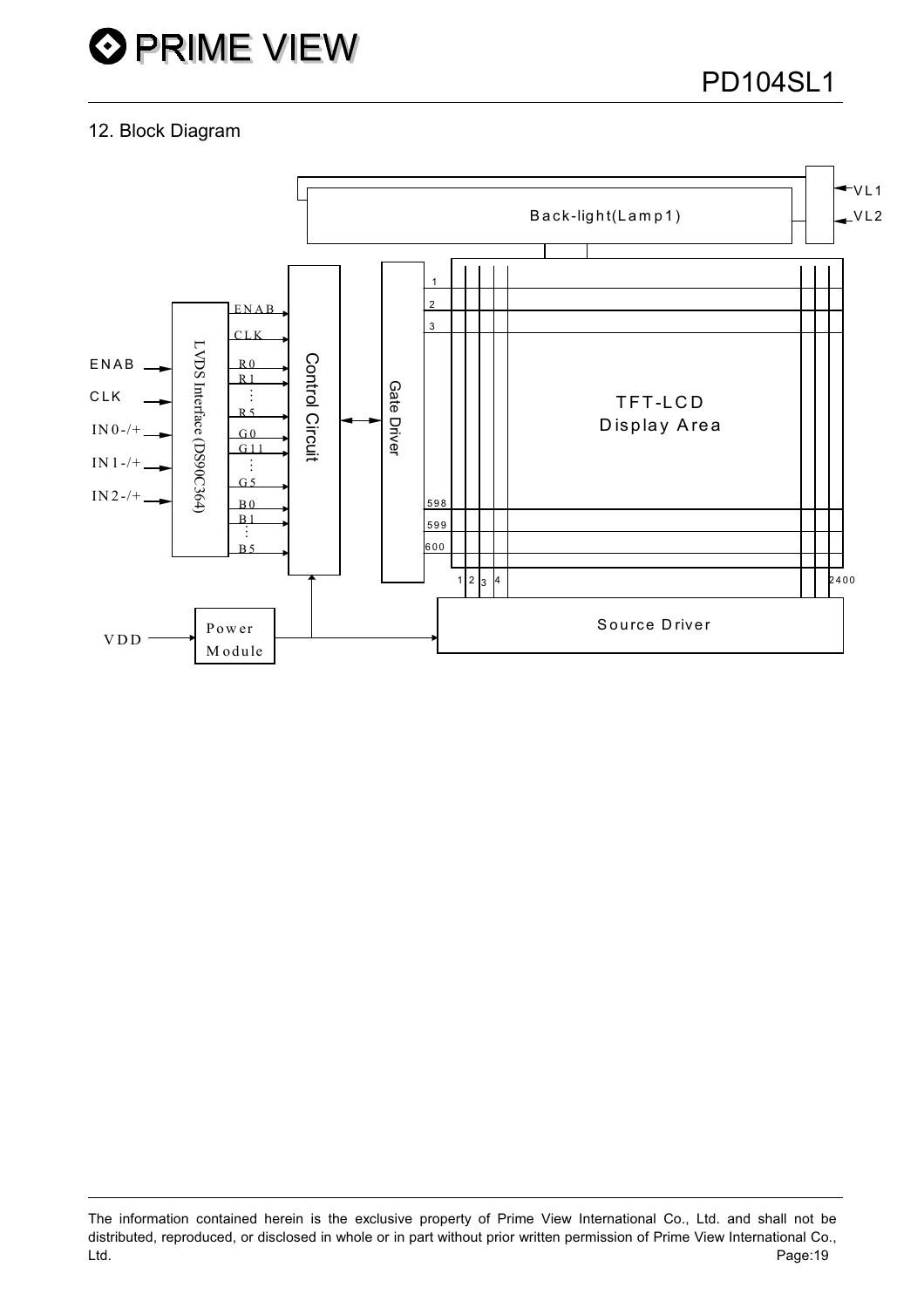

### 13. Packing



The information contained herein is the exclusive property of Prime View International Co., Ltd. and shall not be distributed, reproduced, or disclosed in whole or in part without prior written permission of Prime View International Co., Ltd. Page:20